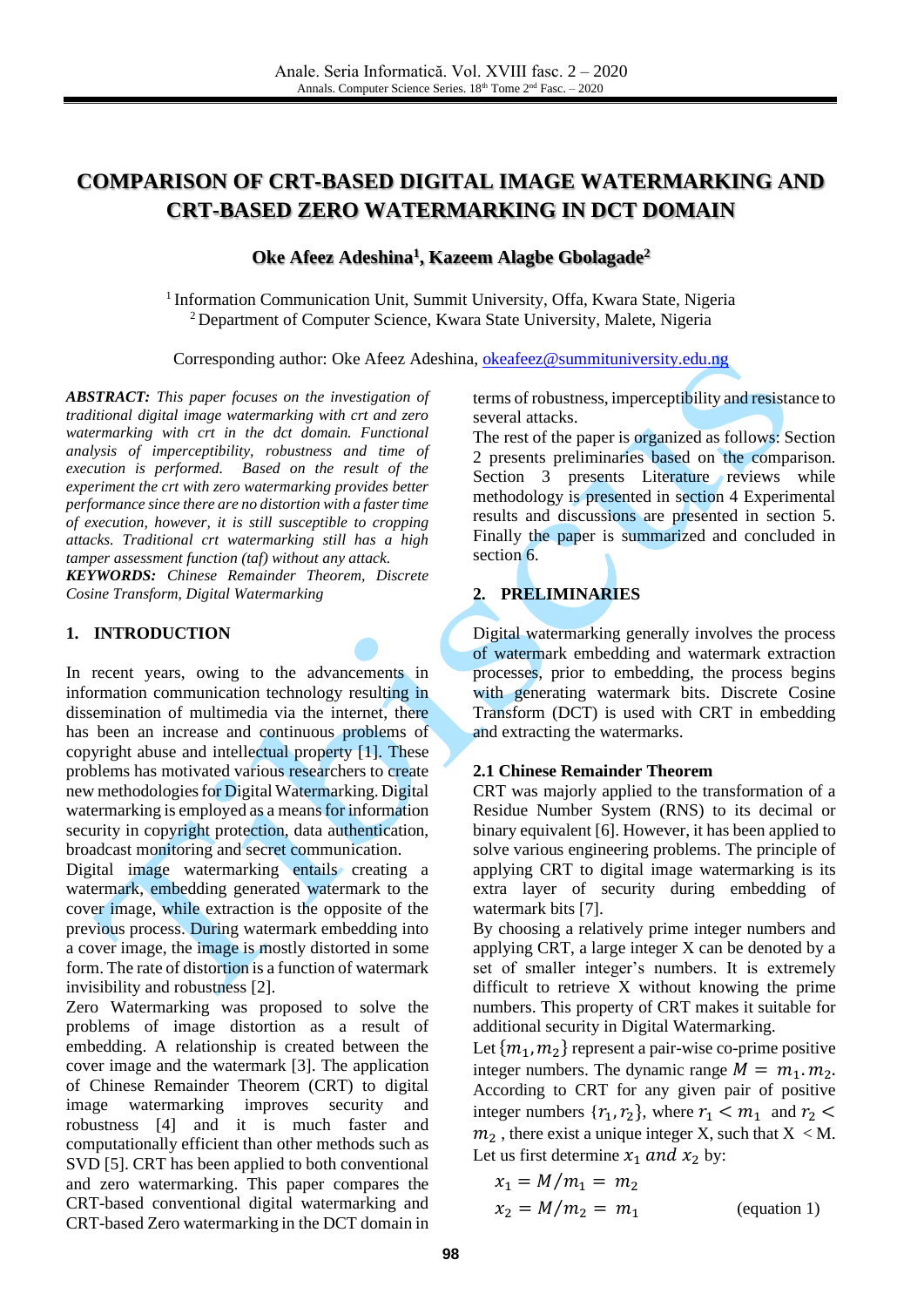Next find  $s_1$  and  $s_2$  such that:

$$
(x1s1) mod m1 = 1
$$
  

$$
(x2s2) mod m2 = 1
$$
 (equation 2)

Then the unique integer X can be found :

$$
X = \left| \sum_{1}^{n} m_i \middle| m_i^{-1} \middle| m_i r_i \right| N
$$

The above can be simplified using (equation 1) and (equation 2) into:

$$
X = (r_1 \cdot x_1 s_1 + r_2 \cdot x_2 s_2) \qquad \text{(equation 3)}
$$

#### **2.2 Inverse CRT (Forward Conversion)**

Using CRT, an integer  $X, 0 \le X \le N - 1$ , can be denoted by a unique pair of integer numbers  $\{r_1, r_2\}$ , where  $r_1 < m_1$  and  $r_2 < m_2$ . The relationship between the variables is given below:

$$
r_1 = X \mod m_1
$$
  
\n
$$
r_2 = X \mod m_2
$$
 (equation 4)

#### **2.3 Discrete Cosine Transfrom**

A Discrete Cosine Transform (DCT) is a method in frequency domain that is generally applied to image transformations converted to compress JPEG images [8]. The DCT belongs to a family of 6 trigonometric transformation. The type-2 DCT transforms a block of image size  $N \times N$  having pixel intensities  $S(n_1, n_2)$ into a transform array of coefficients $(k_1, k_2)$ , described by the following equations:

$$
S(k_1, k_2) = \sqrt{\frac{4}{N^2}} C(k_1) C(k_2) \sum_{n=0}^{N-1} \sum_{n=0}^{N-1}
$$
  

$$
S(n_1, n_2) \cos \left(\frac{\pi (2n+1)k_1}{2N}\right) \cos \left(\frac{\pi (2n+1)k_2}{2N}\right)
$$
  
(equation 5)

Where  $k_1, k_2, n_1, n_2 = 0, 1, ...$   $N - 1$  and

$$
C(k) = \begin{cases} \frac{1}{\sqrt{2}}, & k < 0\\ 1, & otherwise \end{cases}
$$

 $S(k_1,k_2)$  and pixel  $(n_1,n_2)$  present a DCT coefficient at position  $(k_1,k_2)$  and a pixel value at position  $(x_1,x_2)$ respectively. The DCT basis image can be computed using the transformation kernel, which is same for both forward DCT and inverse DCT (IDCT) is given by:

$$
Pixel\left(n_1,n_2\right)=\sqrt{\frac{4C(k_1)C(k_2)}{N^2}}
$$

$$
\cos \frac{\pi (2n_1+1)k_1}{2N} \cos \frac{\pi (2n_2+1)k_2}{2N}
$$

#### **2.4 Zero Watermarking**

Zero watermarking was proposed to solve the problems of image alteration during watermark embedding [3], Zero watermarking involves the use of watermark data from the cover image. The image containing the watermark has no difference from the primary image, however, it is usually secured in the database of Intellectual Property rights (IPR) also known as watermark registration center.

The focus of zero watermarking is centered on how to construct watermarking evidence through the use of important features of the original image rather than how to embed the watermarks.

#### **3. LITERATURE REVIEW**

Digital image watermarking mainly involve two principles namely: embedding algorithm and extraction algorithm. The strength and robustness of a digital image watermark can be increased by improving the individual methods of watermark embedding and extraction. Series of methods which are based on exploring the most appropriate coefficients to insert watermark information has been implemented and proposed by various researchers.

Patra et al. [4] Proposed a method based on CRT watermark scheme for DCT domain. Their scheme utilizes CRT to hide watermark at low-frequency area of DCT coefficients. DCT is implemented on the selected blocks and the watermark is embedded by altering the coefficients. Their scheme is able to resist JPEG compression along with other common attacks, however, the Tamper Assessment Function (TAF) of the extracted image is found to be low.

Luo et al. [10] Proposed an algorithm for digital image watermarking that inserts secret data into an image and utilizing CRT for embedding in the DCT domain. Experimental findings show that the algorithm is robust to common attacks. However, the extracted watermark is not very clear, the NC and PSNR values are still high.

Benoraira et al. [11] proposed robust and blind image watermarking scheme based on discrete wavelet transform (DWT) and discrete cosine transform (DCT). The use of two DCT transformed sub-vectors to insert the watermark sequence in a differential manner was implemented. Experimental analysis revealed that the proposed technique effectively fulfills the conditions of imperceptibility and provides a high level of robustness against a range of image-processing attacks.

Kasmani et al. [12] proposed a method of first using enhancement filters to the watermarked image as prefiltering before running watermark extraction in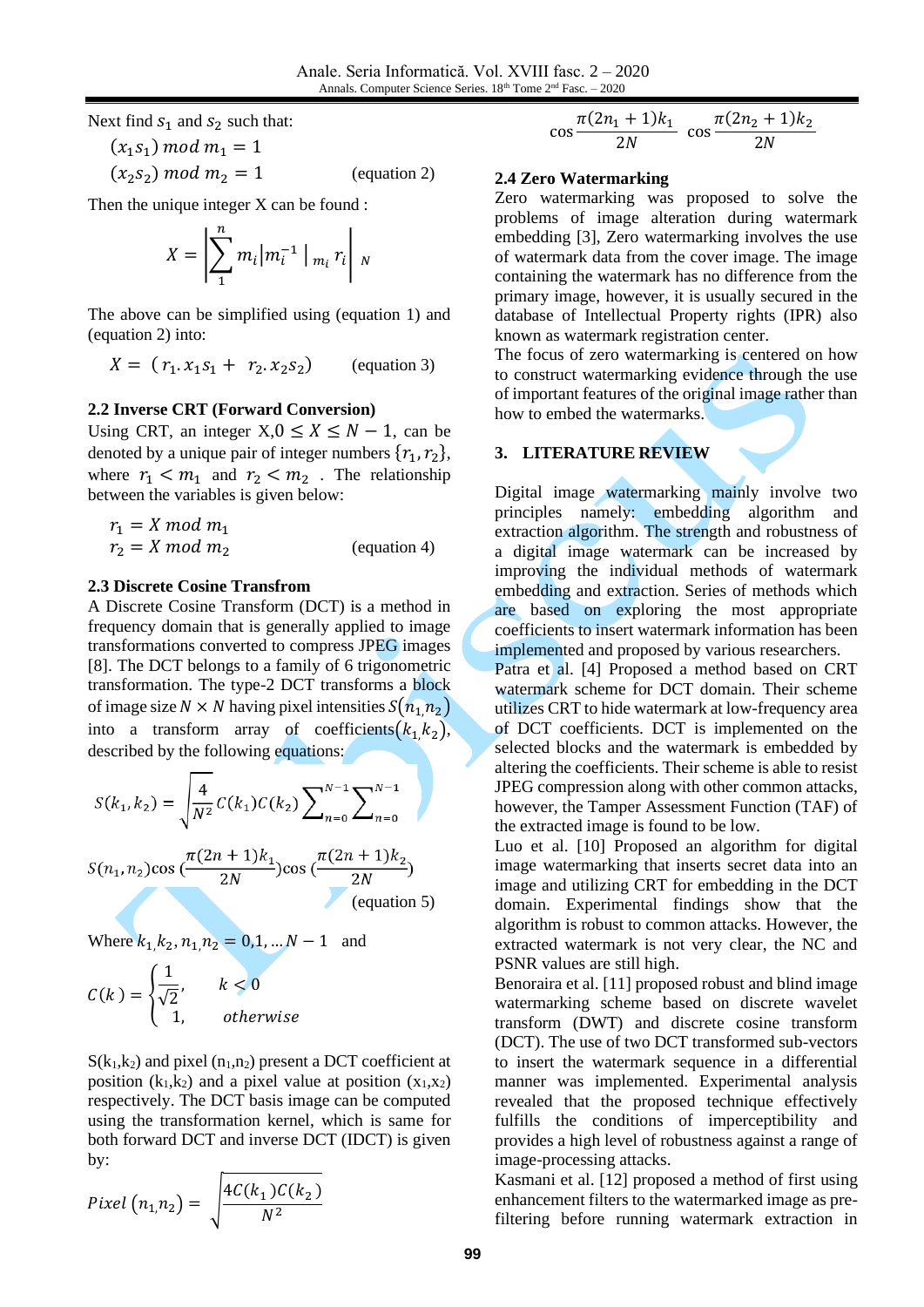Discrete Cosine Transform (DCT) domain. The watermarked part and un-watermarked part are differentiated. This differentiation is amplified by these filters; therefore, the watermark information could be obtained with greater accuracy. Experimental results shows that the extracted watermark has better quality than previous approaches.

Qureshi et al. [15] introduced a watermarking method by making watermark as robust and keeping the image fragile simultaneously using Residue Number System (RNS) and Chaotic algorithm. Two watermarks are embedded at two phases while the Residues of Region of Interests (ROI) is generated. The researchers used Spread Spectrum and chaotic key, experimental results show that their method is blind and performs better than some of the previous techniques.

Adi [16] introduced a method that merged CRT and Canny Algorithm which was able to improve the imperceptibility and robustness of watermarked image. The insertion method used embeds the watermark on the edges of the image due to the significant differences in order to maintain imperceptibility. Canny algorithm was employed for indexing the embedding positions. The method has improved the quality of watermarked image with few degradation to the watermarked image.

Sudibyo et al. [18] proposed a method of watermarking by using a sequence of Haar Wavelength Transform (HWT) and Chinese Remainder Theorem (CRT). CRT was applied in embedding the watermarks and the cover image was processed using HWT to produce four sub-bands. Experimental results obtained a Peak Signal to Noise Ratio (PSNR) 63.55dB for watermark with size 8x8 pixel. The method however does not survive some major image processing attacks.

Anggadimas et al. [19] compared the robustness and imperceptibility of watermarking schemes applying the Discrete Cosine Transform-CRT and Discrete Wavelet Transform-CRT methods. The DWT with CRT method is able to provide good compression rate to support the quality of watermark extraction. The same embedding process and watermark bit value in watermarking process result in relatively same PSNR value for both DWT-CRT and DCT-CRT Watermarking.

Prajwalasimha et al. [20] Combined DCT and continuous division based image watermarking. The algorithm execution time decreases at about 25 times than other methods. The algorithms does not experiment the Tamper assessment Function (TAF), however it has much better PSNR and MSE.

Suthar [21] developed a graphical interface tool for image authentication by using two transform technique to embed a watermark. The researcher

utilized a combination of Discrete Cosine Transform (DCT) and Discrete Wavelet Transform (DWT). The proposed image authentication scheme increases imperceptibility and an increase in robustness. Experimental result indicate that the method is very effective for various security issues and attacks applied on image using single only DCT OR DWT. Hsu et al. [2] proposed a scheme incorporating the use of Extreme pixel adjustment, mixed modulation (MM), multi-bit party sign-altered mean modulation (MPSAM), , and particle swarm optimization (PSO) using crisscross inter-block quaternion Fourier transform. The scheme was highly efficient in increasing the quality of the image its robustness against most attacks. However, it is computationally complex considering the number of steps involved. Begum et al. [1] reviewed important aspects of

standard watermarking system frameworks and listed some standard accepted requirements that are used in designing watermarking techniques for several different applications and provided a state of art in digital image watermarking. While Security remains a big challenge in digital image watermarking technologies, the adaptation of IoT and block-chainbased authentication schemes provides a challenge for researchers.

## **4. METHODOLOGY**

The main aim of this study is to compare the use of CRT based DCT traditional watermarking algorithm and CRT based DCT zero watermarking algorithm. It will include the process of generating watermark, embedding watermark, extraction and testing.

## **4.1 Watermark Embedding**

In traditional watermark algorithms, once the watermark bit image is generated, CRT technique is used for embedding based [4]. This is achieved by dividing the host image into blocks of 8 X 8 pixels. Thereafter, the selected blocks are then converted into DCT domain where watermark information bits will be embedded.

The scheme applies CRT to the watermark at low frequency area of DCT coefficients. Given the value of X and r=2, then  $m_1, m_2$  are integers of set  $\mu$ . The residues  $r_1$  and  $r_2$  can be represented as:

$$
d = |r_1 - r_2|
$$
 (equation 6)

And the maximum value of d by taking the larger of two moduli  $m_1$  and  $m_2$  decrease by one

> $D = max{m_1, m_2} - 1$  $(e$  (equation  $7$ )

## **4.1.1 CRT Embedding for Traditional Image Watermarking**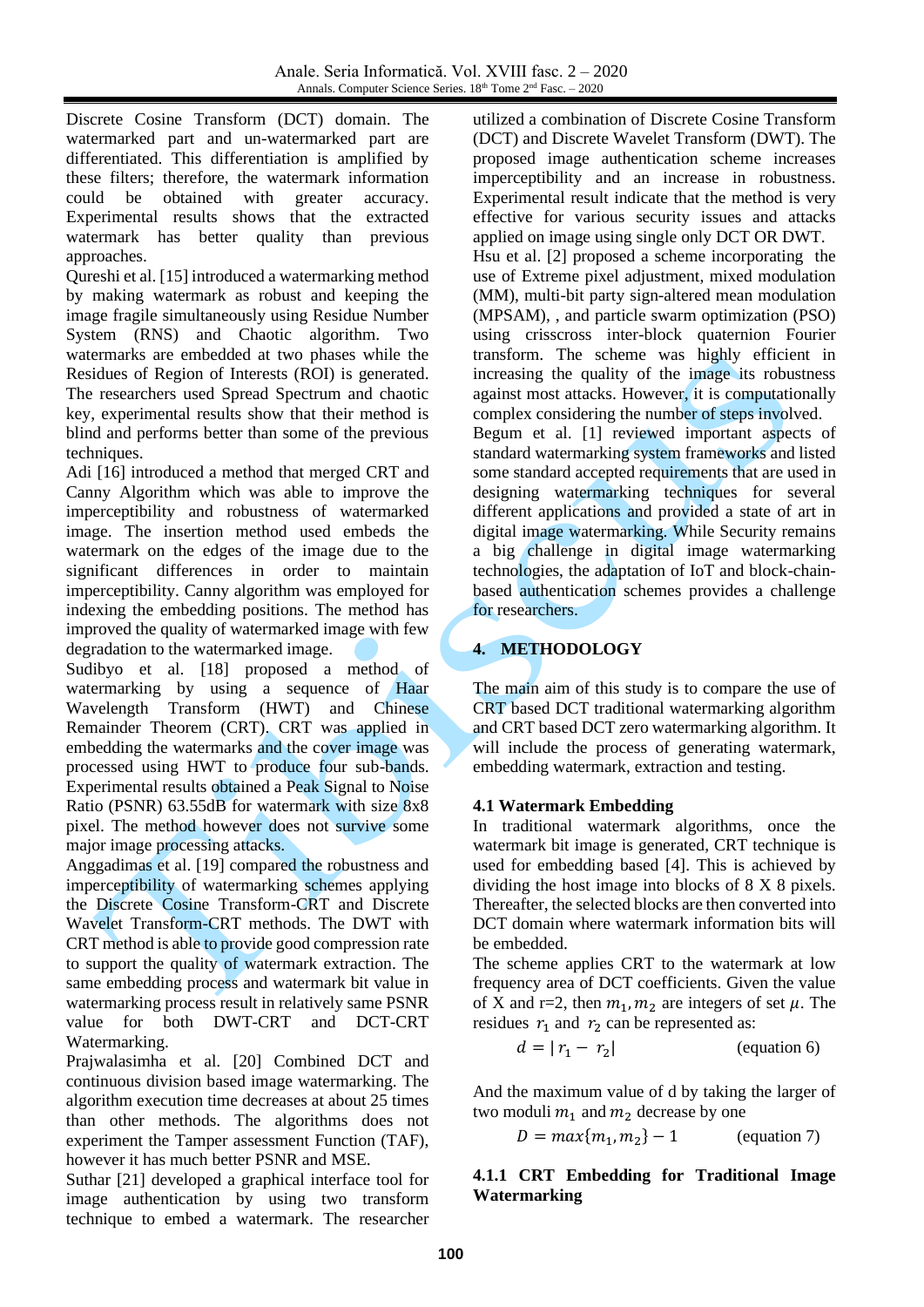Step1: Randomly select a  $8 \times 8$  size block from the host image

Step2: Determine the coefficients block according to DCT conversion

Step3: Select randomly a watermark bit from the watermark information for embedding into the block Step 4: Choose randomly a DCT coefficient X to be embedded in the block.

Step 5: let  $m_1$  and  $m_2$  be the pair-wise co-prime integer for CRT

Step 6: Apply inverse CRT (forward conversion) to determine  $x_1$  and  $x_2$  by using (equation 4)

Step 7: Using (equation 6) determine d and D using (equation 7)

Step 8: if the required condition to embed watermark bit '1' i.e  $d \geq \frac{D}{2}$  $\frac{b}{8}$  is not fulfilled, X is modified until it is true.

Step 9: if the required condition to embed watermark bit '0' i.e.  $d < \frac{b}{a}$  $\frac{b}{8}$  is not true then X is modified to  $\hat{X}$ until it is fulfilled.

Step 10: Rebuild the DCT block with the adjusted DCT coefficient  $\hat{X}$  and apply inverse DCT to the block for rebuilding the watermark image block.

Step 11: Repeat all steps from 1-10 for the outstanding blocks until all watermark information bits are embedded into the host iamge.

From Patra [4] the values m1 and m2 is 65, 361 if X is in DC coefficient or 38 and 180 if X is in AC coefficient, .

#### **4.1.2 CRT Embedding for Zero Watermarking**

The process procedure of inserting a watermark into a host image is shown in figure 1. The use of the host image is for proofs of key generation during the extraction process. Blocks are extracted in a chaotic way. The process of block selection uses a logistic function based on chaos theory.



Figure 1. Watermark Embedding using Zero Watermarking

Steps to apply CRT to Zero watermarking is obtained by selecting each DCT block and applying DCT transform to the selected image block is as follows: Step 1: Split the host image into  $8 \times 8$  pixel blocks Step 2: For each block apply DCT and select the DC and 3 low frequency AC coefficients of a block to extract the features of the host.

Step 3: Set the private key K to zero.

Step 4: Let  $m_1$  and  $m_2$  be the pairwise co-prime integers to be used in CRT with values 38 and 107, in that order if region is DC, otherwise  $m_1$  and  $m_2$  are selected as 38 and 55, respectively.

Step 5: find  $r_1$  and  $r_2$  by applying the Inverse CRT (Forward Conversion) to the selected DC and AC coefficients.

Step 6: Determine  $d = abs(r_1 \text{ and } r_2)$  and

 $D = \max(m_1, m_2) - 1.$ 

Step 7: Add 01 or 10 to the secret key K if  $d \geq \frac{D}{s}$  $\frac{b}{s}$ . if there is no coefficient that satisfies the condition, the binary number is II.

Finally, the produced secret  $\bf{K}$  is recorded with a trusted third party and is used to show its ownership.

## **4.2 Watermark Extraction**

## **4.2.1 CRT Extraction for Traditional Image Watermarking**

Using CRT and Traditional Watermarking, before extracting the watermark, we need some information such as; watermark image, watermark size, start of PRNG (Pseudo Random number generator) and the pair-wise co-prime integers  $m_1$  and  $m_2$ .

Utilizing the seed of the PRNG, the watermark information X and DCT coefficient is extracted. The value of b is compared with D. if  $b \geq \frac{(D+C)}{2}$  $\frac{1}{2}$ , the extracted watermark bit is a '1', otherwise, it is a '0'. This is replicated for the remaining blocks until all watermark information are extracted.

## **4.2.2 CRT Extraction for Zero Watermarking**

Image Blocking, DCT and CRT are applied same way during insertion (See Figure 1), however, the extraction process uses a key to extract the watermark. Additionally the logistic function used during watermark insertion is used to determine the DCT block in which watermark was inserted.

The coefficient X in the block is determined by using the secret key, Forward Conversion (Inverse Chinese Remainder Theorem) is applied to X to get  $r_1$  and  $r_2$ , d is determined from  $d =$  $abs(r_1 \text{ and } r_2)$  and  $D = max(m_1, m_2) - 1$ . If  $d\geq \frac{D}{a}$  $\frac{b}{s}$ , watermark bit '1' is obtained, otherwise, '0' is obtained.

## **5. RESULTS AND DISCUSSION**

Data used in the experiment are 5 images commonly used in digital watermarking schemes, 512 x 512 "Lena", "Mandrill", "Boat", "Jet", and "Pepper". The binary image used as watermark where applicable is 64 x 64 "Panda". The parameter used to test the quality of the watermarking process result is the Peak to Signal Ratio (PSNR) value between the cover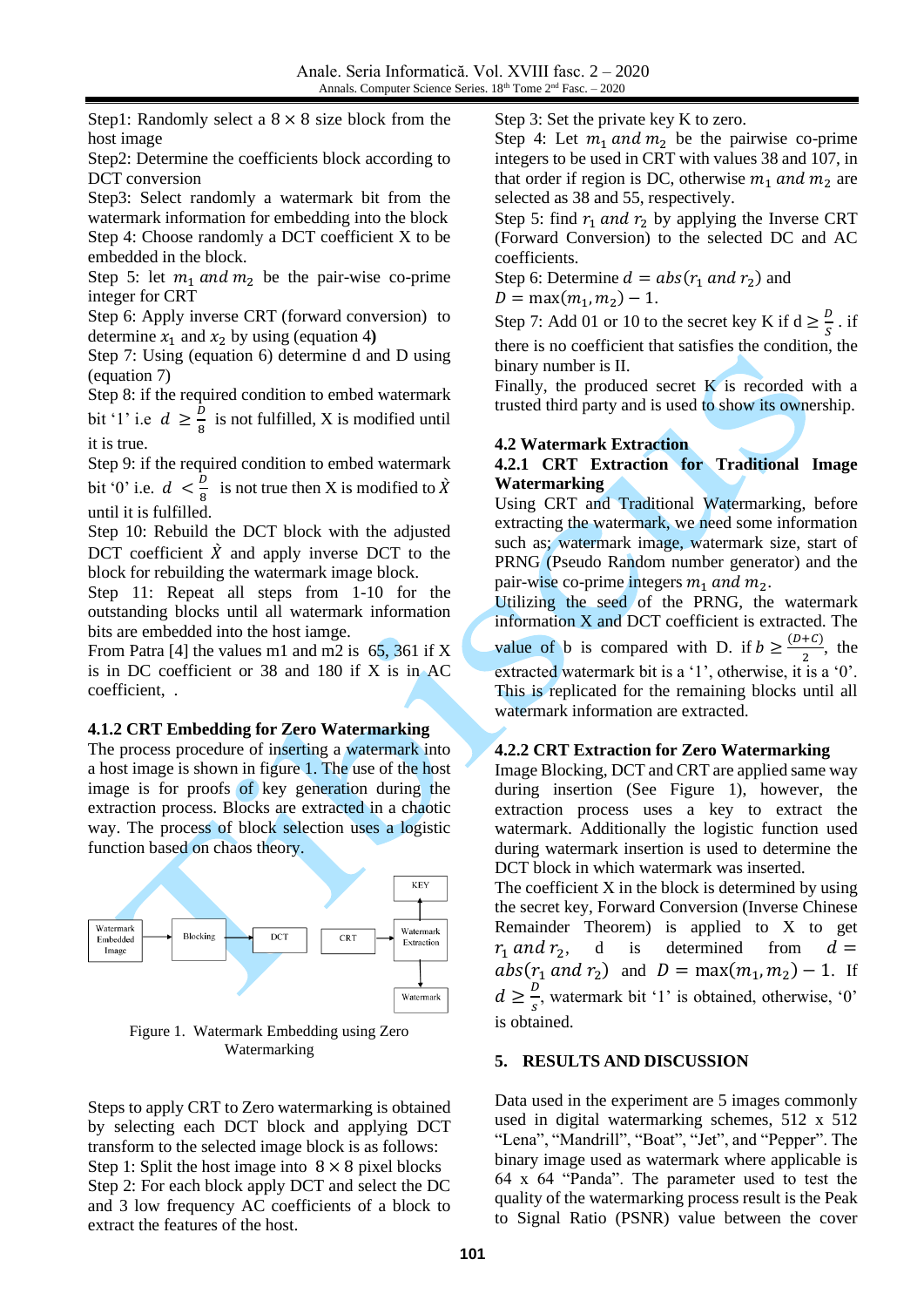image before watermarking and the watermark image. The equation below is used to calculate PSNR:

$$
PSNR = 10 \log_{10} \frac{MN(\max P_{x,y})^2}{\sum_{x=1}^{M} \sum_{y=1}^{N} [P_{x,y} - \hat{P}_{x,y}]^2}
$$
(equation 8)

## **5.1 Robustness**

Where M and N is the image size  $P_{x,y}$  is the initial image and  $\hat{P}_{x,y}$  is the watermarked image pixel, while  $\max P_{x,y}$  is the maximum intensity value of the image. The results of the watermarking process for the designed scheme are shown in table 1.

|  | Table 1. Comparison of Watermarked image PSNR |  |
|--|-----------------------------------------------|--|
|  |                                               |  |

| Image    | <b>Traditional</b><br>Watermarking<br>with CRT (dB) | <b>Zero</b><br>Watermarking<br>with CRT (dB) |
|----------|-----------------------------------------------------|----------------------------------------------|
| Lena     | 47.95                                               | $\infty$                                     |
| Mandrill | 48.20                                               | $\infty$                                     |
| Boat     | 48.71                                               | $\infty$                                     |
| Jet      | 49.11                                               | $\infty$                                     |
| Pepper   | 49.32                                               | $\infty$                                     |

As shown in Table 1, the watermarking process using Traditional Watermarking with CRT and Zero Watermarking with CRT performs differently since Zero watermarking results in distortion free watermarks. The quality of watermarked in PSNR is infinite therefore better than that of traditional watermark embedding.

#### **5.2 Resistance to Attacks**

Evaluation of robustness resisting several attacks such as JPEG lossy compression, blurring, sharpening, and cutting edges have been performed. The Tamper Assessment Function (TAF) is used to determine the quality of the extracted image.

Table 2. Relationship between Extracted Watermarks for LENA (Values in TAF) using Traditional Watermarking with CRT and Zero Watermarking with CRT

| <b>Attack</b> | <b>Traditional</b><br><b>Watermark with</b><br>$CRT\%$ | Zero<br>Watermarking<br>with CRT % |  |  |
|---------------|--------------------------------------------------------|------------------------------------|--|--|
| No attack     | 3.96                                                   | ş<br>0.00                          |  |  |

| <b>Attack</b>                    | <b>Traditional</b><br><b>Watermark with</b><br>CRT % | Zero<br>Watermarking<br>with CRT % |
|----------------------------------|------------------------------------------------------|------------------------------------|
| <b>JPEG Lossy</b><br>Compression | 34.09                                                | 0.10                               |
| <b>Blurring</b>                  | 35.40                                                | 0.12                               |
| Sharpening                       | 25.10                                                | 0.30                               |
| <b>Cutting Edges</b>             |                                                      |                                    |
|                                  | 32.05                                                | 10.01                              |

From Table 2 it can be shown that with no attack, the quality of the extracted watermarks in CRT-based traditional watermarking still contains errors. Zero watermarking with CRT has better performance even though it is susceptible to cropping attacks.

#### **5.3 Time of Execution**

The execution time is determined for both embedding and extraction processes. Intel i5 processor @ 1.80 GHz, 8GB DDR RAM and Windows 10 OS. The table shows the execution time in seconds for both approaches.

|  | Table 3. Comparing the time of Execution during |  |  |  |
|--|-------------------------------------------------|--|--|--|
|  | <b>Embedding and Extraction</b>                 |  |  |  |

|                         | <b>Traditional</b><br>Watermarking<br>with CRT | Zero<br>Watermarking<br>with CRT |
|-------------------------|------------------------------------------------|----------------------------------|
| Watermark<br>Embedding  | 0.12                                           | 0.09                             |
| Watermark<br>Extraction | 0.46                                           | 0.064                            |

## **CONCLUSION**

The Zero watermarking scheme with CRT shows much performance than that of the traditional watermarking with CRT. Without any attack, the traditional Watermarking with CRT still has a high Tamper assessment function due to the DCT